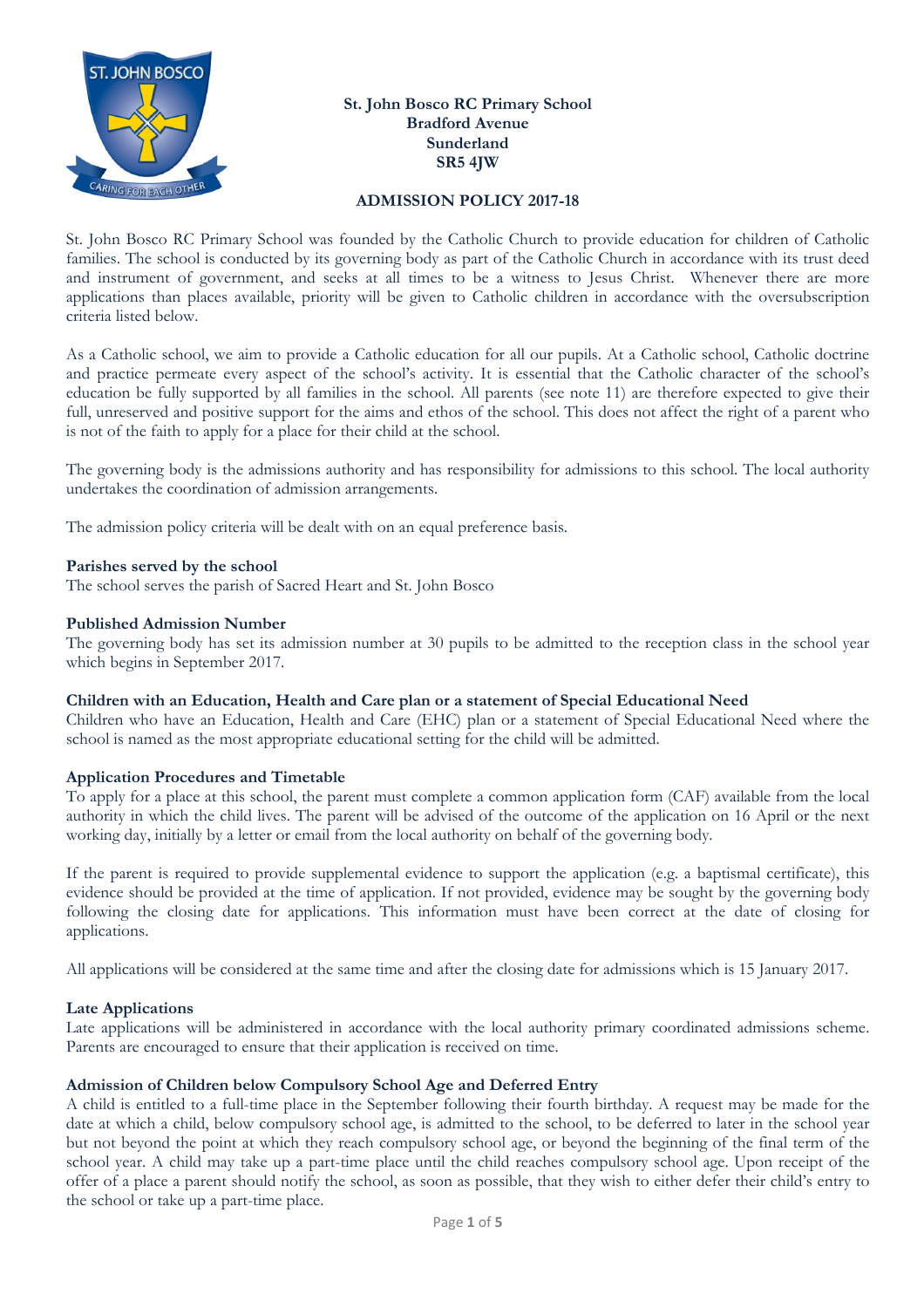Any such request should be made in writing to the headteacher of the school. The governing body will make its decision about the request based on the circumstances of each case and in the best interests of the child. In addition to taking into account the views of the headteacher who has statutory responsibility for the internal organisation, management and control of the school, the governing body will take into account the views of the parents and of appropriate medical and education professionals.

# **Admission of Children outside their Normal Age Group**

A request may be made for a child to be admitted outside of their normal age group, for example, if the child is gifted and talented or has experienced problems such as ill health.

Any such request should be made in writing to the headteacher of the school. The governing body will make its decision about the request based on the circumstances of each case and in the best interests of the child. In addition to taking into account the views of the headteacher who has statutory responsibility for the internal organisation, management and control of the school, the governing body will take into account the views of the parents and of appropriate medical and education professionals.

# **Summer Born Children**

The parents of a summer born child, i.e. a child born between 1 April and 31 August, may request that the child be admitted out of their normal age group, to the reception class in the September following their fifth birthday and that that the child will remain in this cohort as they progress through school.

Parents who want to make this request should make an application for their child's normal age group at the usual time. The application to the local authority should include this request and in addition it should be made in writing to the headteacher of the school. The local authority will liaise with the governing body who will make its decision about the request based on the circumstances of each case and in the best interests of the child. In addition to taking into account the views of the headteacher, who has statutory responsibility for the internal organisation, management and control of the school, the governing body will take into account the views of the parents and of appropriate medical and education professionals.

Parents will be informed of the outcome of the request before primary national offer day.

If the request is agreed by the governing body, the application for the normal age group may be withdrawn before a place is offered. If the request is refused, the parent must decide whether to accept the offer of a place for the normal age group, or to refuse it and make an in year application for admission to year one for the September following the child's fifth birthday.

Where a parent's request is agreed, they must make a new application as part of the main admissions round the following year.

One admission authority cannot be required to honour a decision made by another admission authority on admission out of the normal age group. Parents, therefore, should consider whether to request admission out of the normal year group at all their preference schools, rather than just their first preference schools.

# **Waiting Lists**

In addition to their right of appeal, applicants will be offered the opportunity to be placed on a waiting list. This waiting list will be maintained in order of the oversubscription criteria set out below and not in the order in which applications are received or added to the list. Waiting lists for admission will operate throughout the school year. The waiting list will be held open until the last day of the summer term. Inclusion on the school's waiting list does not mean that a place will eventually become available.

# **Infant Class Size Regulations**

Infant classes may not, by law, contain more than 30 pupils with a single qualified teacher (subject to the provisions in the School Admissions Code for 'excepted children'). Parents do have a right of appeal in accordance with the infant class size regulations if the school is oversubscribed and their child is refused a place.

# **In-Year Applications**

An application can be made for a place for a child at any time outside the admission round and the child will be admitted where there are available places. Applications should be made to the school by contacting The Headteacher, St. John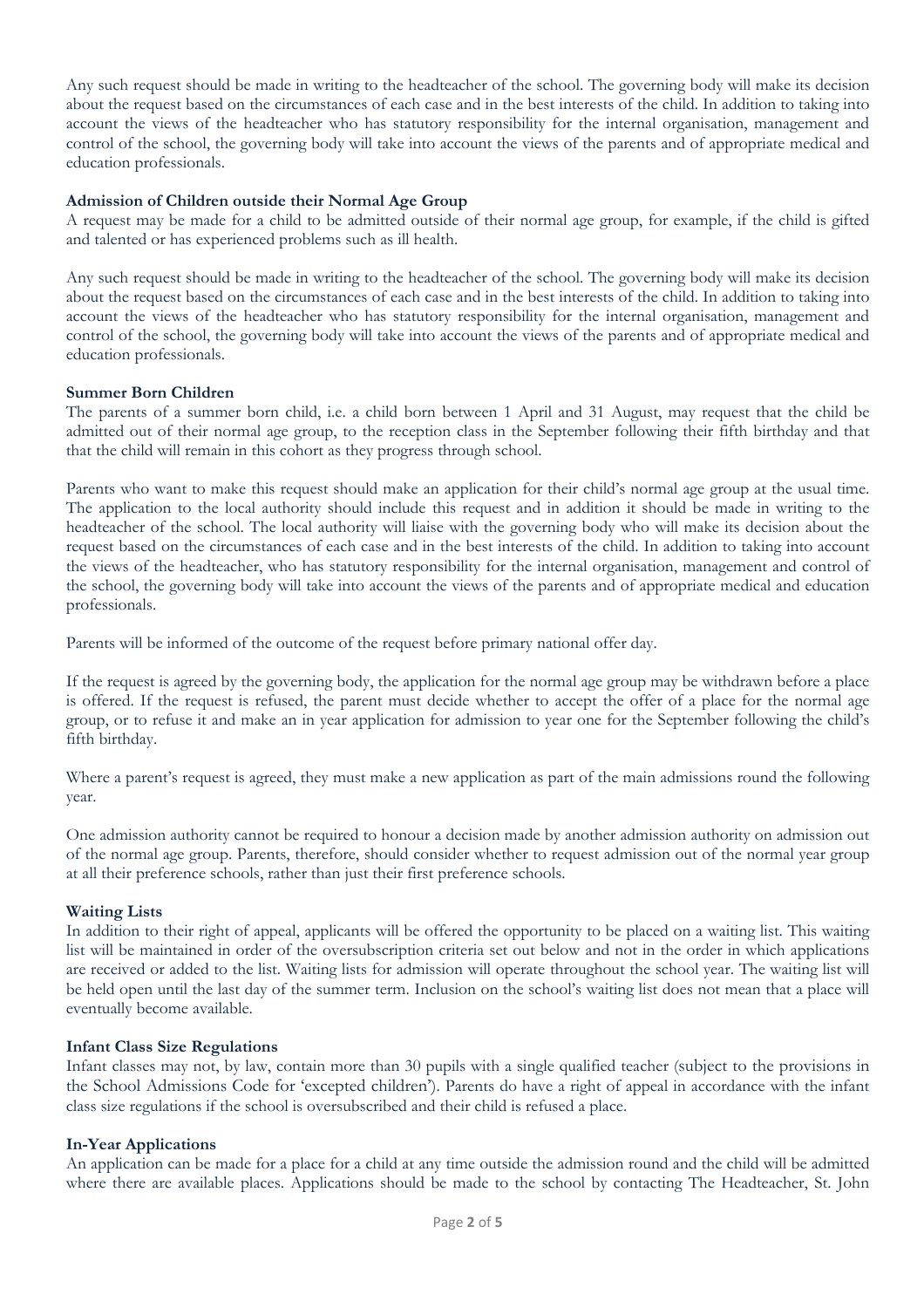Bosco RC Primary School, Bradford Avenue, Sunderland SR5 4JW. Parents will be advised of the outcome of their application in writing.

Where there are places available but more applications than places, the published oversubscription criteria will be applied.

If there are no places available, a request can be made that the child is added to the waiting list (see above).

#### **Right of Appeal**

Where a parent has been notified that a place is not available for a child, every effort will be made by the local authority to help the parent to find a place in a suitable alternative school. Parents who are refused a place have a statutory right of appeal. Further details of the appeals process are available by writing to the chair of governors at the school address.

#### **Fair Access Protocol**

The school is committed to taking its fair share of children who are vulnerable and/or hard to place, as set out in locally agreed protocols. Accordingly, outside the normal admission round the governing body is empowered to give absolute priority to a child where admission is requested under any local protocol that has been agreed by the governing body for the current school year. The governing body has this power, even when admitting the child would mean exceeding the published admission number.

#### **Nursery**

For children attending the school's nursery, application to the reception class of the school should be made in the normal way, to the local authority. Attendance at the school's nursery does not guarantee that a place will be offered at the school.

# **False Evidence**

The governing body reserves the right to withdraw the offer of a place where false evidence is received.

# **OVERSUBSCRIPTION CRITERIA**

Where there are more applications for places than the number of places available, places will be offered according to the following order of priority.

*First priority in each category will be given to children who will have an older sibling attending the school in September 2017.* 

- 1. Catholic looked after and previously looked after children (see notes 2&3)
- 2. Catholic children who are resident in the parish of Sacred Heart and St. John Bosco (see note 4)
- 3. Other Catholic children (see note 4)
- 4. Looked after and previously looked after children (see notes 2&3)
- 5. Catechumens and members of an Eastern Christian Church (see notes 5&6)
- 6. Children of other Christian denominations (see note 7)
- 7. Children of other faiths (see note 8)
- 8. Any other children

#### **Tie Breaker**

Where there are places available for some, but not all applicants within a particular criterion priority will be given to children living closest to the school determined by the shortest distance. Distance from home to school when measured by the shortest walking route will be the deciding factor. Measurements will be calculated using the Local Authority's Geographical Information System, (GIS.)

In the event of distances being the same for two or more children where this would determine the last place to be allocated, random allocation will be carried out in a public place and supervised by a person independent of the school.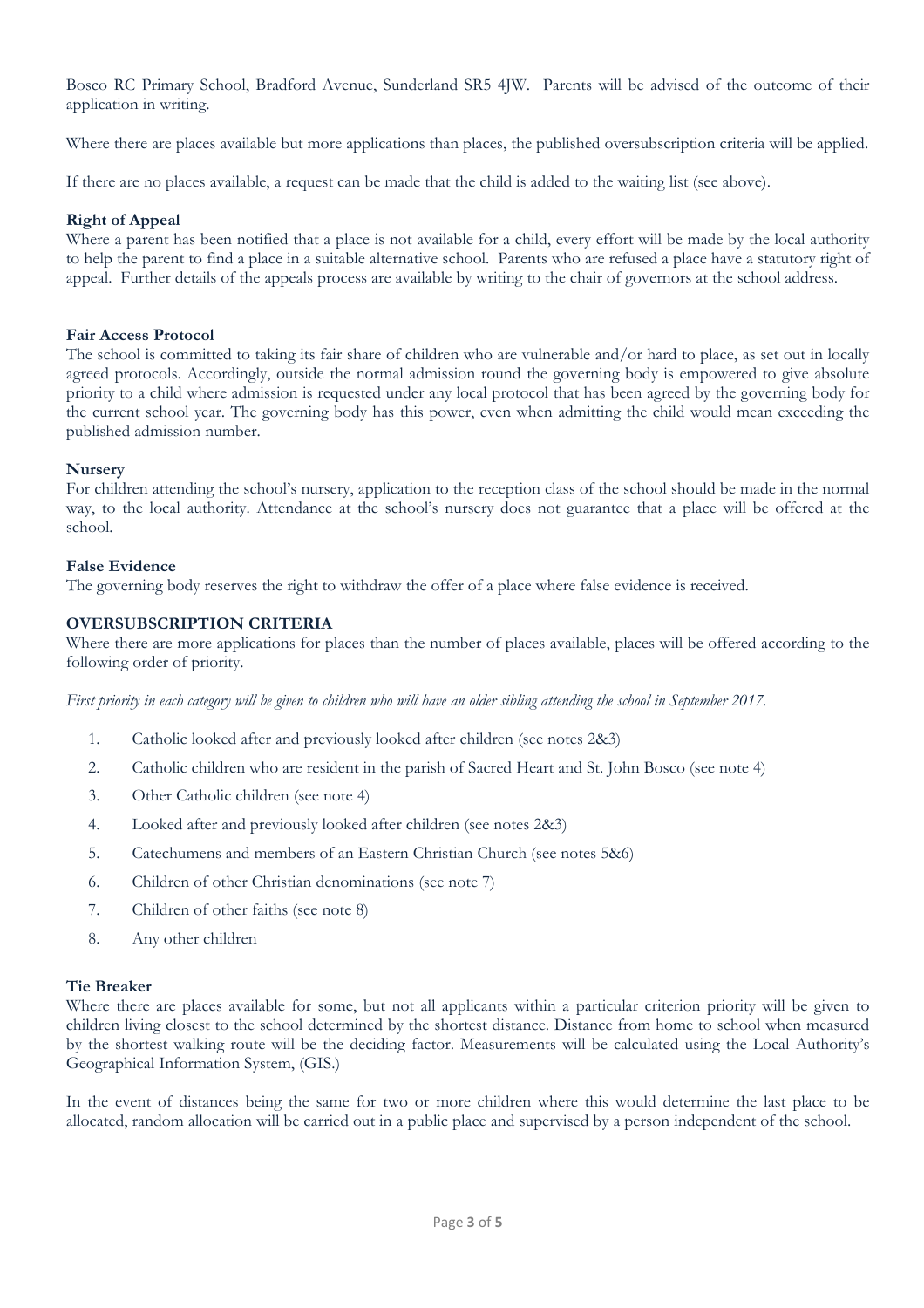# **NOTES AND DEFINITIONS**

- 1. An **Education, Health and Care Plan** is a plan made by the local authority under section 37 of the Children and Families Act 2014, specifying the special educational provision required for a child. A **Statement of Special Educational Needs** is a statement made by the local authority under section 324 of the Education Act 1996, specifying the special educational provision for a child.
- 2. A **looked after child** is a child who is (a) in the care of a local authority or (b) being provided with accommodation by a local authority in the exercise of their social services functions (see the definition in section 22 (1) of the Children Act 1989):

An **adoption order** is an order under section 46 of the Adoption and Children Act 2002.

A **child arrangements order** is an order outlining the arrangements as to the person with whom the child will live under the provisions of section 14 of the Children and Families Act 2014.

A **special guardianship order** is an order appointing one or more individuals to be a child's special guardian or guardians.

- 3. A **previously looked after child** is a child who immediately moved on from that status after becoming subject to an adoption, child arrangement order or special guardianship order.
- 4. **Catholic** means a member of a Church in full communion with the See of Rome. This includes the Eastern Catholic Churches. This will be evidenced by a certificate of baptism in a Catholic Church or a certificate of reception into the full communion of the Catholic Church. Those who have difficulty obtaining written evidence of baptism or reception should contact their parish priest who, after consulting with the Diocese, will decide how the question of baptism or reception is to be resolved and how written evidence is to be produced in accordance with the law of the Church.
- 5. **Catechumen** means a member of the catechumenate of a Catholic Church and is a person who is receiving instruction in preparation for baptism. This must be evidenced by a certificate of reception into the order of catechumens.
- 6. **Eastern Christian Church** includes Orthodox Churches, and must be evidenced by a certificate of baptism or reception from the authorities of that Church. Those who have difficulty obtaining written evidence of baptism or reception should contact the Diocese who will decide how the question of baptism or reception is to be resolved and how written evidence is to be produced in accordance with the law of the Church.
- 7. **Children of other Christian denominations** means children who are members of a Church or religious community that practises Trinitarian baptism recognised by the Catholic Church. Applicants must provide a baptismal certificate or where child baptism is not practised, a letter confirming their church membership from their minister or faith leader.
- 8. **Children of other faiths** means children who are members of a religious community that does not fall within the definitions above. Applicants must provide a letter of support to confirm their faith membership from their minister or faith leader.
- 9. **Home address** is the primary parental address which will be used in applying the admission criteria. This means that, when stating the choice of school, the parental address at the time of application should be given. The address of childminders or other family members who may share in the care of the child must not be used as the home address. Documentary evidence may be requested.
- 10. **Brother or sister** means a child who lives as a brother or sister in the same house, including natural brothers or sisters, adopted brothers or sisters, stepbrothers or sisters, foster brothers or sisters, or the child of a parent's partner where the child for whom the school place is sought is living in the same family unit at the same address as that sibling. It also includes natural brothers or sisters where the child for whom the school place is sought is not living in the same family unit at the same address as that sibling.